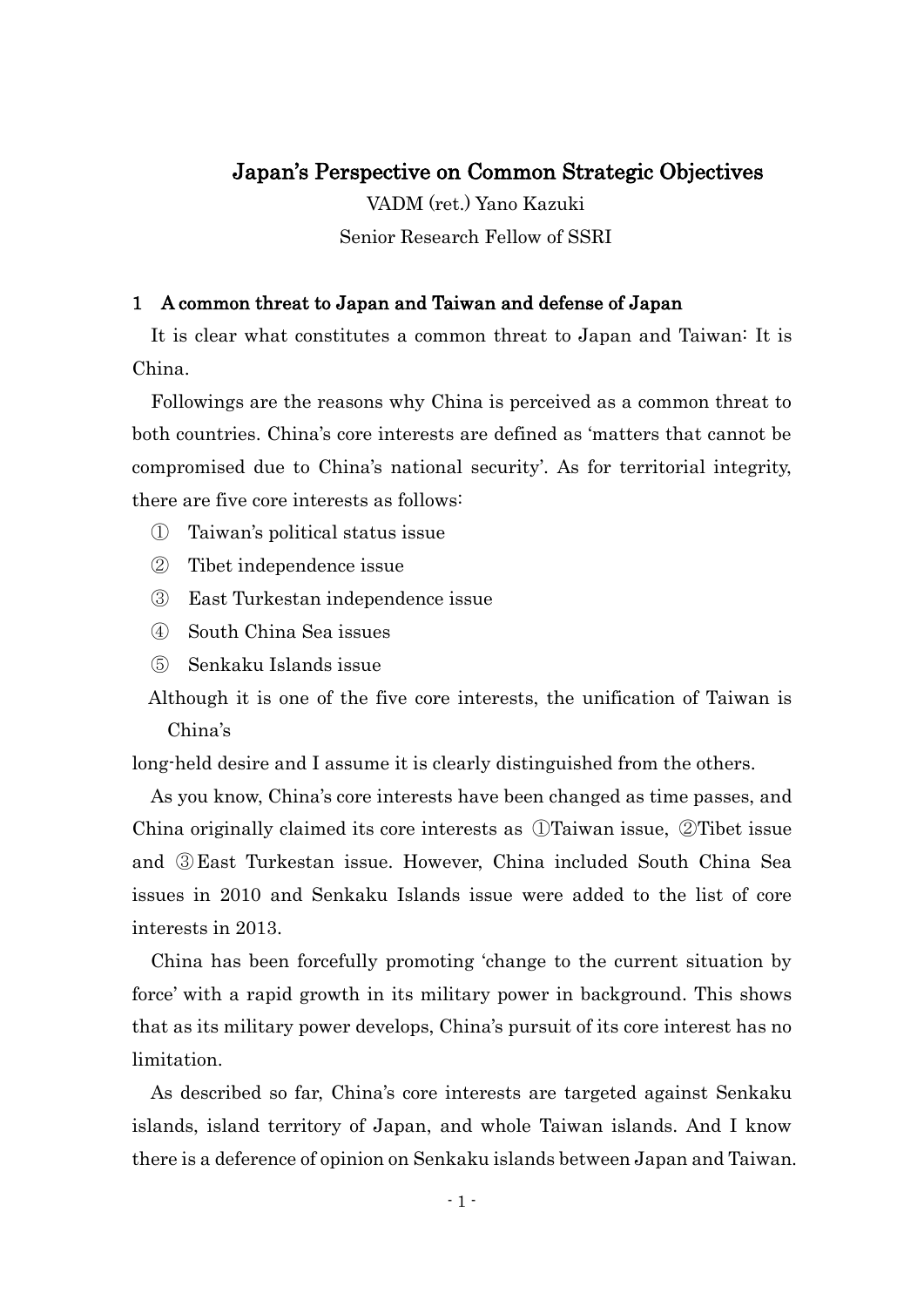These highlight the fact that as long as China's economic growth continues accompanied by a continuous growth in its military power, China will be the most serious threat to Japan for a long time in the future. The same thing can be said about Taiwan, one of their core interests.

#### 2 Japan - US security arrangements

The United States clearly identifies a sense of crisis with regard to the aforementioned Chinese movement. The Trump administration started in 2017 and clearly stated for its national security and defense strategy soon after that. It clearly identified China as a long-term rival that had to be deterred and - should the latter fail - would force the U.S. to drive China into a disadvantage with the assistance of allied nations. It also declared that it would maintain strong ties with Taiwan and meet its legitimate needs for defense. Further, considering the US-China trade war dominating recent media, it is clear that there is an intent to restrain China's economic and technical (as well as military) growth.

In the US-Japan Security Treaty, Article 6 (Far Eastern clause) states that "the United States army, air force, and navy is granted permission to use territory and facilities in Japan to contribute to the security of Japan and international peace and security in the Far East".

This indicates that in a "Taiwan crisis" the US military can use Japanese facilities and territory to provide military support to Taiwan.

In the "New Guidelines", along with peace and safety in Japan, there is also clear mention of "allowing Asia, the Pacific and beyond to grow stable, peaceful and prosperous" and the " Legislation for Peace and Security" includes concepts such as "situation that will have an important influence" and "survival-threating situation", forming a more tightly knitted US-Japan joint response system.

Thus, it can be said that the Japan-US security arrangements have not systematically denied any involvement in the Taiwan emergency, and have improved the ability of Japan and the US to deal with the situation. In this sense, the Japan-US security system's existence itself serves as a great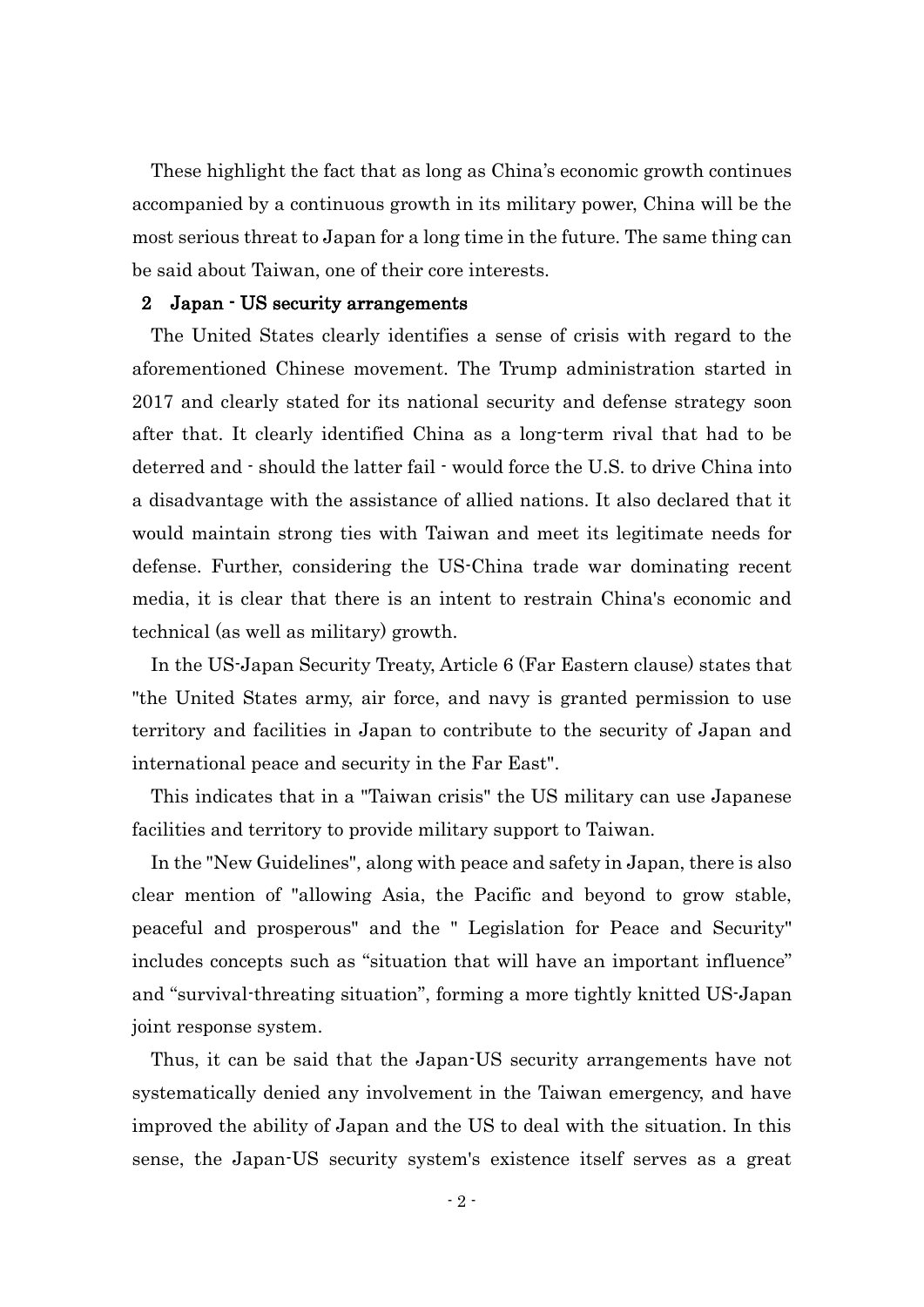deterrent to China's advance into Taiwan and indirectly gives Taiwan a great advantage.

#### 3 China's A2 / AD strategy and the US MPS strategy

China's A2 / AD strategy is the idea of turning the South China Sea - the only territory with sufficient water depth near the Chinese coast - into a sacred cow to deploy strategic nuclear retaliation missile submarines, as well as to destroy enemy forces between the 1st Island chain and 2nd Island chain in order to secure the free use of sea within the 1st Island chain.

At present, all exits leading from the Chinese coast to the open ocean are constrained by what they call the 1st Island chain and there is no Chinese territory along this Island chain. This is a large handicap for China's military strategy. In order for China overcomes this situation and establishes regional sovereignty, it is essential for China establishing China-controlled islands territories along the 1st Island chain.

The Maritime Pressure Strategy (MPS) proposed in May this year by the US Center for Strategic and Budgetary Assessments (CSBA) reflects this situation clearly.

The MPS is thought to be a readjusted and re-edited version of the US military strategy against China, which started with the Air Sea Battle (ASB).

Based on this strategy, the US has already begun to make steady progress.

In February this year, the US notified Russia of the abolition of the Intermediate-Range Nuclear Forces Treaty (hereinafter referred to as the INF Treaty). It is clear that the US is aiming to deploy these intermediaterange weapons on the 1st and 2nd Island chain, of which the former, naturally, includes Japan.

The United States have also begun to strengthen Taiwan's defense. In June 2017, the US lifted the suspension of the \$ 1.42 billion military grant by the Obama administration as well as the seal on negotiations concerning the construction of submarines, pouring about  $\frac{2}{8}$  2~8 billion in this year into military Aids.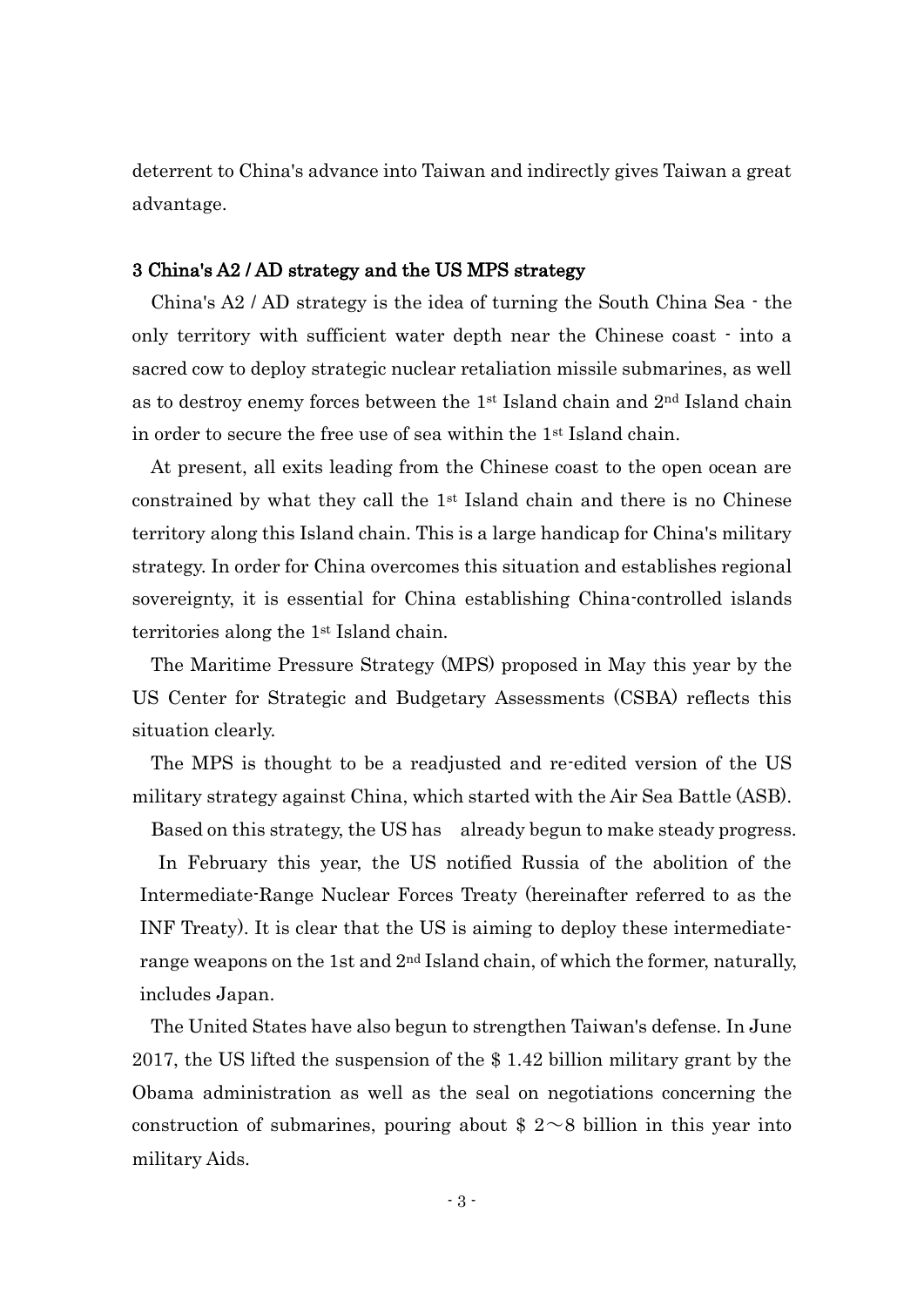As you know, both Japan and Taiwan are located on the 1<sup>st</sup> island chain. In particular, Taiwan, like other countries on the 1st island chain, not only controls routes to enter the Pacific Ocean from the Chinese continent but also occupies a strategically important position that connects East China Sea and South China Sea. And there are important sea lanes of communication (SLOC) that are lifeline for both Japan and Taiwan in these waters. The importance of these waters to China is the same.

From the Japanese point of view, if Taiwan with well-developed infrastructure becomes part of Chinese territory, it means not only allowing Chinese navy and air force free access to the Pacific Ocean but also facing continuous threats to the SLOC which are the country's lifeline. I believe that the strategic importance of Taiwan for both Japan and China is very clear in reference to this. In other words, a threat to Taiwan is no other than a threat to Japan.

As I mentioned earlier, the Chinese government's utmost desire is the unification of Taiwan.

At the moment, in order to achieve unification, the removal of US influence is absolutely necessary. In particular, in regard to a unification of Taiwan by military force, the largest threats are the Japan-US Security Treaty and US bases in Japan that come with the Treaty. Consequently, it is highly likely that China attacks US bases and important infrastructure in Japan if it embarks on unification of Taiwan by force. In this sense, it is simply the case that Japan and Taiwan are facing the same threat.

### 4 Strategic goals common to Japan and Taiwan

The strategic goals common to Japan and Taiwan are to prevent China from constructing a military sphere of influence on the first archipelago line and to establish an early support system to back up the US military upon initiation of military operations against China. The course to achieving this goal can be summarized in the following three points:

① Strengthening ties with the United States